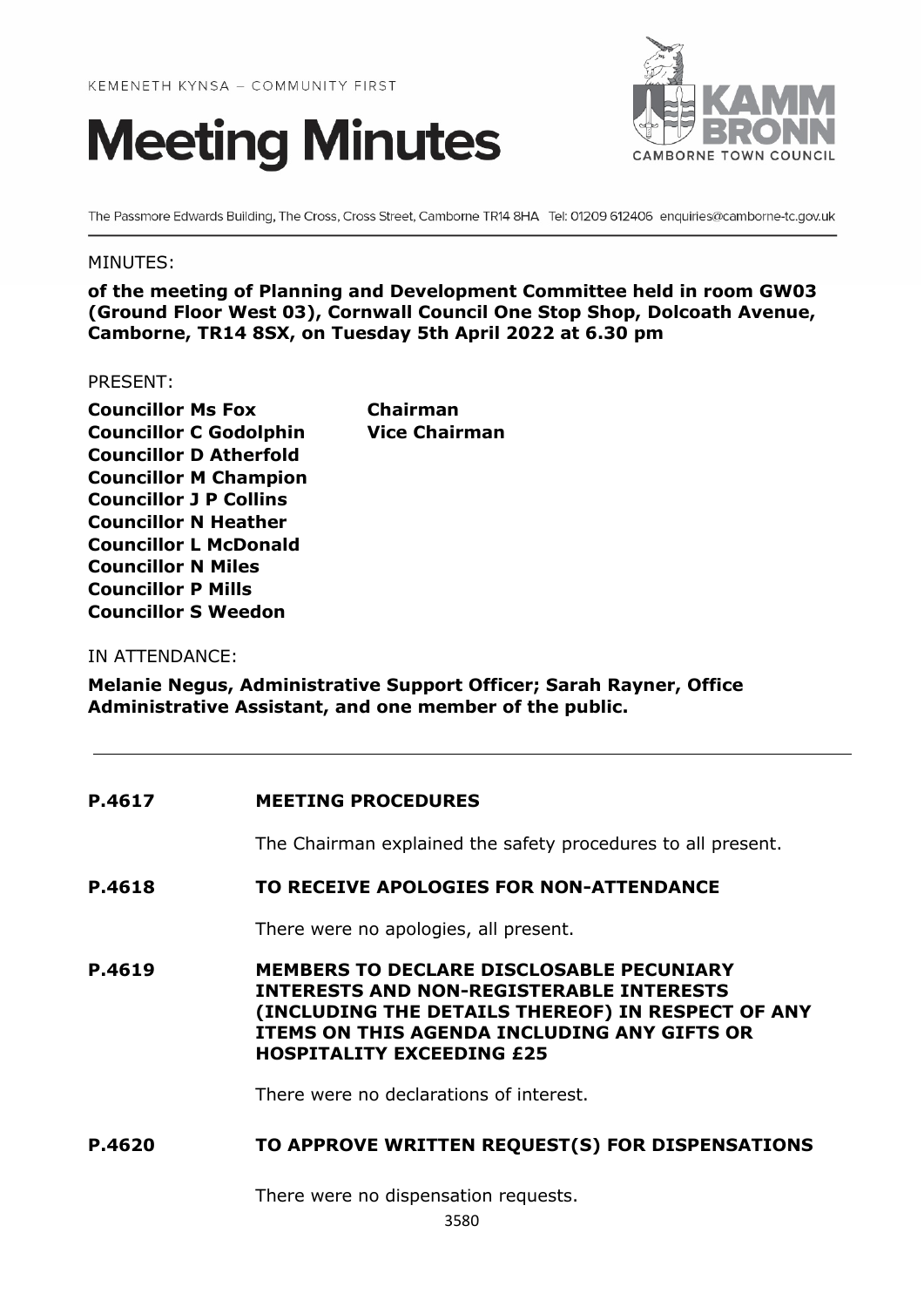#### **P.4621 CHAIRMAN'S ANNOUNCEMENTS**

There were no Chairman's announcements.

## **P.4622 TO RECEIVE AND APPROVE THE MINUTES OF THE MEETING OF THIS COMMITTEE HELD ON THE 1ST MARCH 2022 AND THE CHAIRMAN TO SIGN THEM**

**P.4622.2 RESOLVED: that the Minutes of the meeting of the Planning and Development Committee held on the 1st March 2022 were received, approved, and signed by the Chairman**

> Proposed by Councillor Z Fox Seconded by Councillor C Godolphin

On a vote being taken the matter was approved unanimously by those entitled to vote.

#### **P.4623 MATTERS ARISING, FOR INFORMATION ONLY, WHERE NOT INCLUDED BELOW**

There were no matters arising.

#### **P.4624 TO CONSIDER APPENDIX 1 PLANNING APPLICATIONS RECEIVED FROM CORNWALL COUNCIL AND DEALT WITH UNDER THE DELEGATED PROCEDURE IN ACCORDANCE WITH MINUTE P.3280.3**

The Committee considered the recommendations of the Chairman and Vice Chairman for Appendix 1 applications, and it was duly proposed and seconded that Cornwall Council be advised accordingly.

#### **P.4624.2 RESOLVED: that Camborne Town Council responds to Cornwall Council that it has no objection to Planning Applications 22/035 (PA22/01309), and 22/037 (PA22/01869)**

Proposed by Councillor Z Fox Seconded by Councillor C Godolphin

On a vote being taken the matter was approved unanimously.

The Chairman took agenda items 9 and 10 together, as there was a member of the public present wishing to speak on Planning Application 22/034 (PA22/01915)

**P.4625 PUBLIC PARTICIPATION (SUBJECT TO STANDING ORDER 90 MEMBERS OF THE PUBLIC ARE PERMITTED TO MAKE REPRESENTATIONS, ANSWER QUESTIONS AND GIVE EVIDENCE IN RESPECT OF ANY ITEM OF BUSINESS**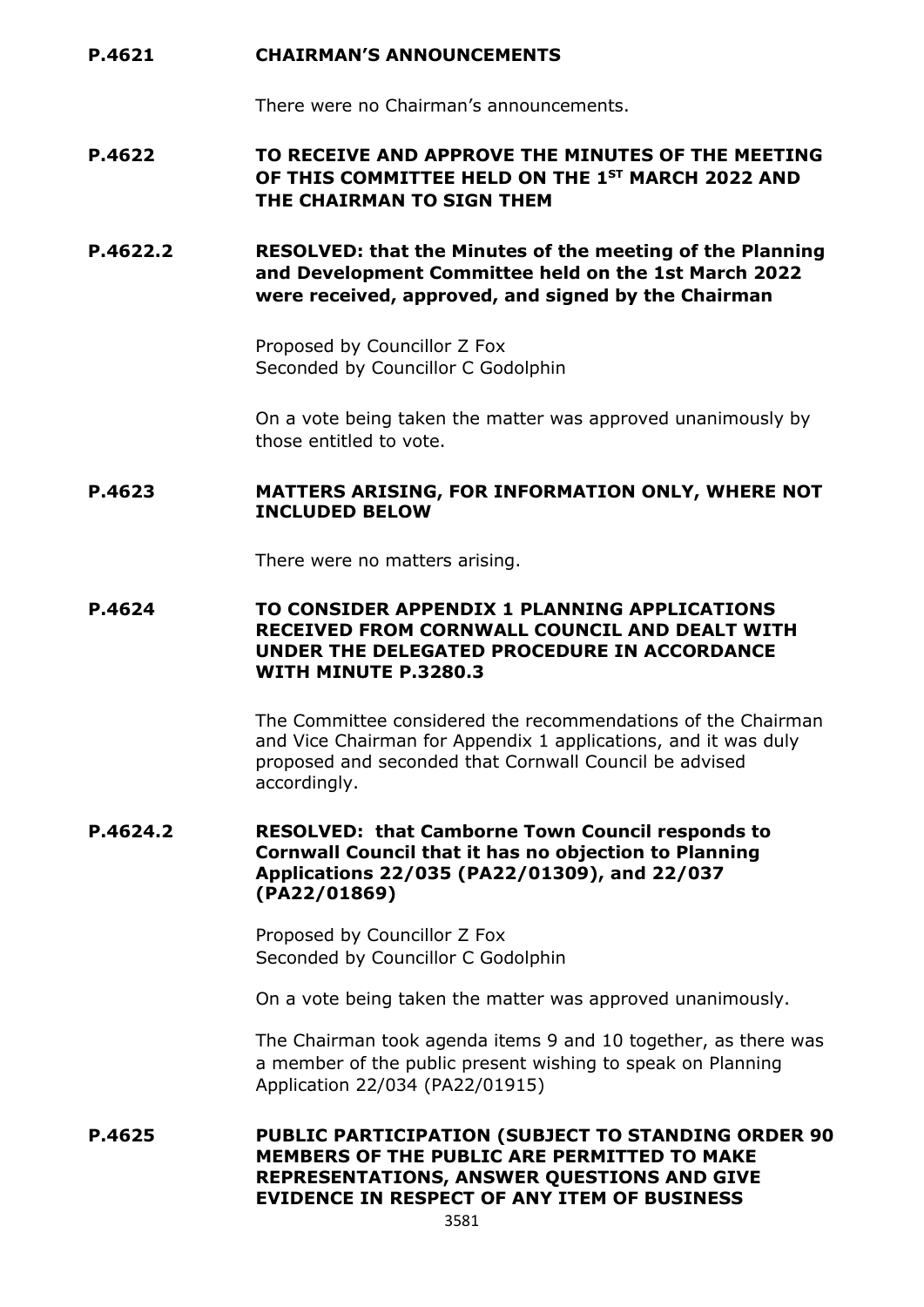#### **INCLUDED IN THE AGENDA, UP TO A MAXIMUM OF FIFTEEN MINUTES)**

#### **TO CONSIDER APPENDIX 2 PLANNING APPLICATIONS RECEIVED FROM CORNWALL COUNCIL**

The member of the public explained the Amendment to the original Planning Application PA20/00108, dated 2<sup>nd</sup> July 2020 which was now PA22/01915. The request was to change the timing of the requirement to have the LEAP and open space available for use. There were concerns over the Health and Safety of children with heavy construction vehicles on site.

Councillor J Collins had investigated the nature of a LEAP and gave a definition that it was a space for children who were beginning to play independently.

#### **P.4625.2 RESOLVED: that Camborne Town Council respond to Cornwall Council that it has no objection to Planning Application 22/034 (PA22/01915), subject to all construction being completed before the LEAP and open space were available**

Proposed by Councillor J Collins Seconded by Councillor Z Fox

On a vote being taken the matter was approved unanimously.

The member of the public left the meeting.

**P.4625.3 RESOLVED AS A SUBSTANTIVE MOTION: that Camborne Town Council responds to Cornwall Council that it has no objection to Planning Application 22/036 (PA22/01710), subject to the removal of the 'cabin' from the site, the annex being tied to the property for family use only, and there being no further development of the site**

> Proposed by Councillor C Godolphin Seconded by Councillor J Collins

On a vote being taken the matter was approved unanimously.

**P.4625.4 RESOLVED: that Camborne Town Council responds to Cornwall Council recommending refusal of Planning Application 22/038 (PA22/02057), as it was out of keeping with the Street Scene, and inappropriate. If it could not be ameliorated, it should be refused and enforcement applied**

> Proposed by Councillor D Atherfold Seconded by Councillor P Mills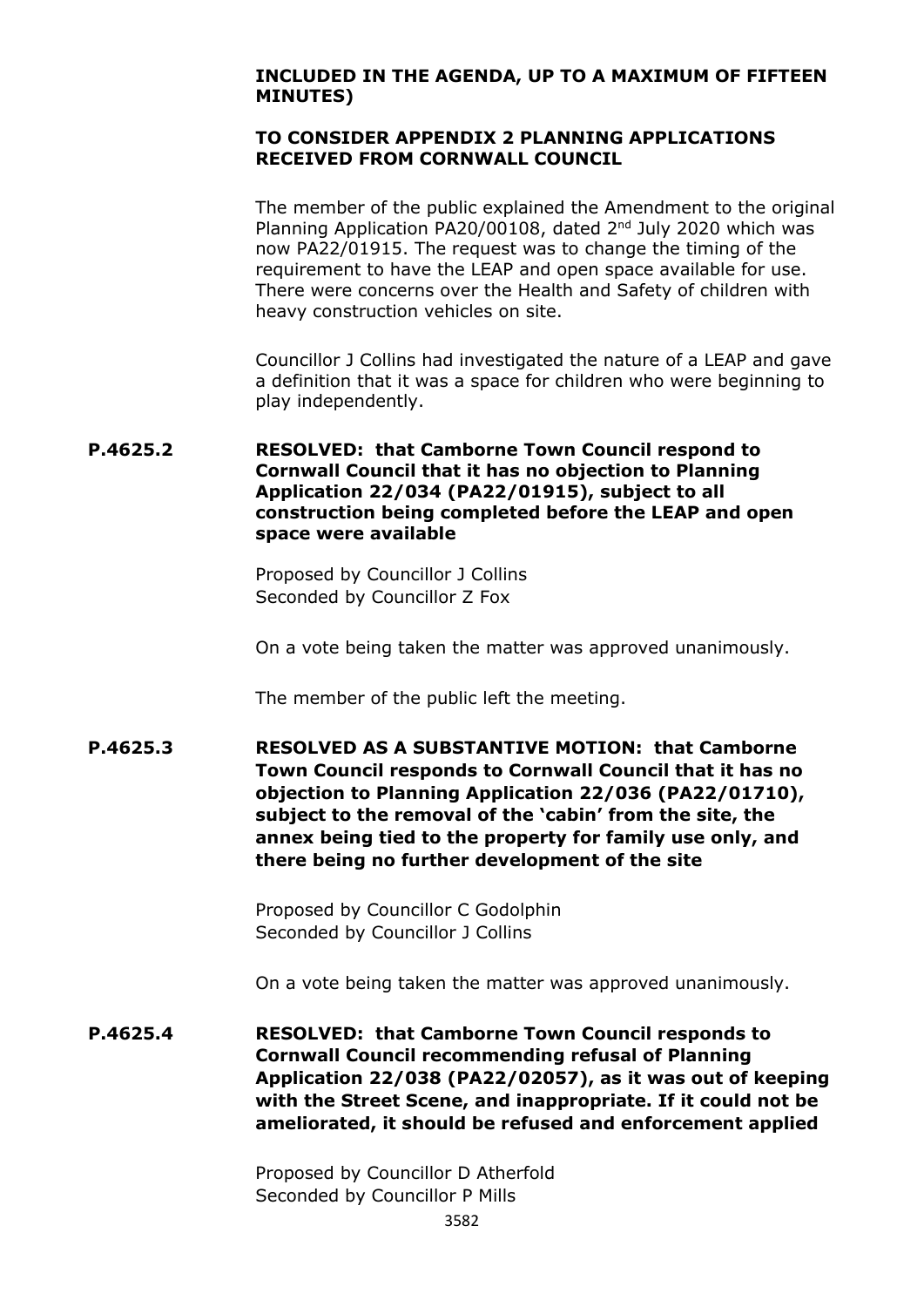On a vote being taken the matter was approved unanimously.

## **P.4625.5 RESOLVED: that Camborne Town Council responds to Cornwall Council that it has no objection to Planning Application 22/039 (PA22/02286)**

Proposed by Councillor Z Fox Seconded by Councillor S Weedon

On a vote being taken the matter was approved by a majority. Councillor C Godolphin wished to be recorded as objecting to the proposal.

## **P.4625.6 RESOLVED: that Camborne Town Council responds to Cornwall Council that it has no objection to Planning Application 22/040 (PA22/02355)**

Proposed by Councillor C Godolphin Seconded by Councillor D Atherfold

On a vote being taken the matter was approved unanimously.

## **P.4625.7 RESOLVED: that Camborne Town Council responds to Cornwall Council that it has no objection to Planning Application 22/041 (PA22/01988), subject to a condition being applied to the development tying it to the main property for family use only**

Proposed by Councillor S Weedon Seconded by Councillor C Godolphin

On a vote being taken the matter was approved unanimously.

### **P.4626 TO ADDRESS ADDITIONAL PLANNING APPLICATIONS RECEIVED, AFTER AGENDA COMPILED**

**P.4626.2 RESOLVED: that Camborne Town Council responds to Cornwall Council to Planning Application 22/042 (PA22/02902), that it recommends pollarding, or similar treatment, subject to the Tree Officers recommendations. It would be helpful to have the Tree Officers reports prior to the meetings**

> Proposed by Councillor P Mills Seconded by Councillor J P Collins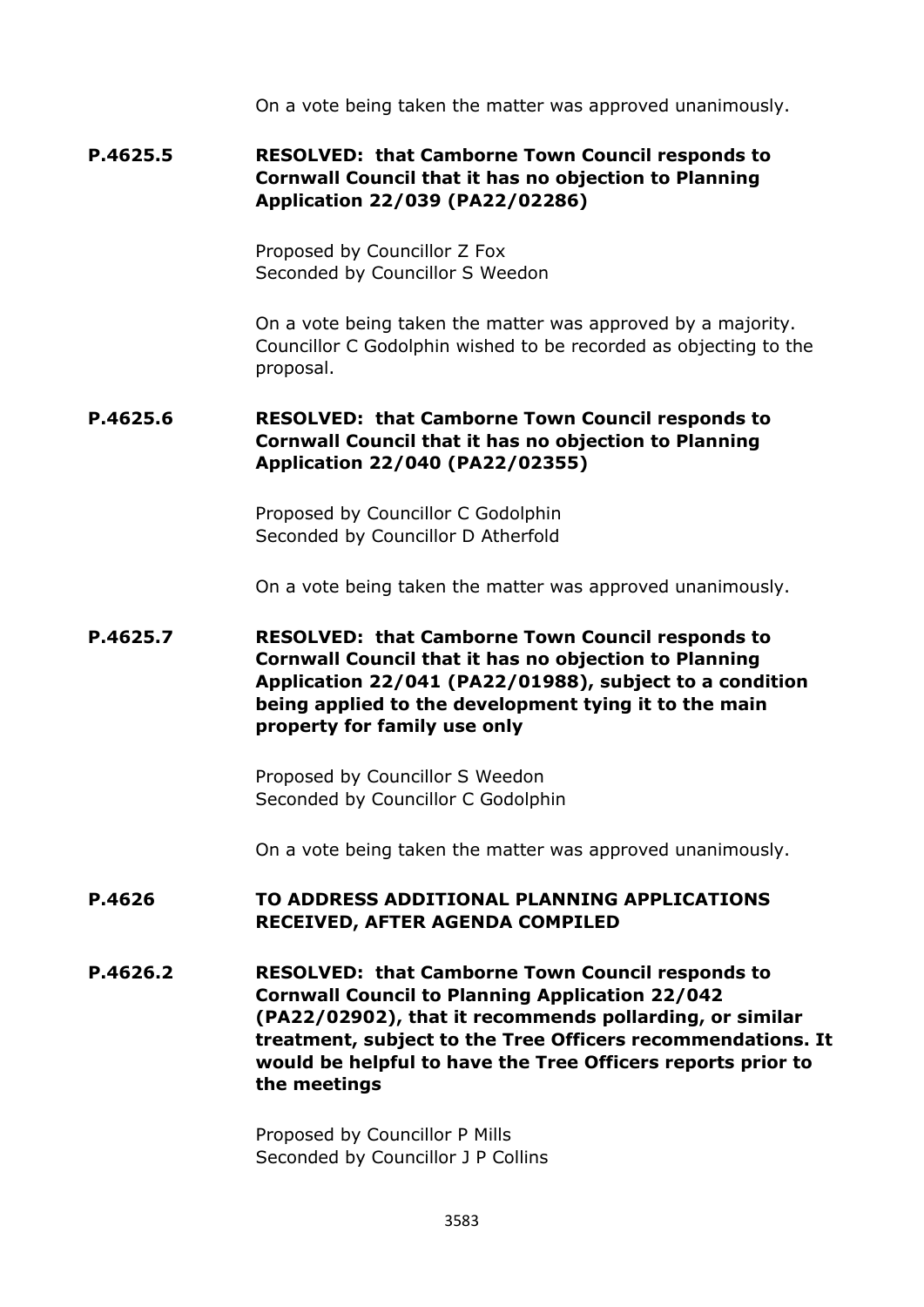On a vote being taken the matter was approved unanimously.

## **P.4626.3 RESOLVED: that Camborne Town Council responds to Cornwall Council that it has no objection to Planning Application 22/043 (PA22/02948)**

Proposed by Councillor Z Fox Seconded by Councillor D Atherfold

On a vote being taken the matter was approved by a majority. One member voted against the proposal.

**P.4626.4 RESOLVED: that Camborne Town Council responds to Cornwall Council that it has no objection to Planning Application 22/044 (PA22/02713) subject to a condition being applied tying the development to the main dwelling for family use only**

> Proposed by Councillor C Godolphin Seconded by Councillor D Atherfold

On a vote being taken the matter was approved unanimously.

## **P.4626.5 RESOLVED: that Planning Application 22/045 (PA22/03058) was deferred to the next meeting of the Planning and Development Committee**

Proposed by Councillor Z Fox Seconded by Councillor C Godolphin

On a vote being taken the matter was approved unanimously.

## **P.4626.6 RESOLVED: that Planning Application 22/046 (PA19/08707) is deferred to the next meeting of the Planning and Development Committee**

Proposed by Councillor Z Fox Seconded by Councillor C Godolphin

On a vote being taken the matter was approved unanimously.

**P.4627 TO RECEIVE A REPORT ON PLANNING APPLICATIONS REVIEWED BY THE PLANNING COMMITTEE FOLLOWING ADDITIONAL INFORMATION RECEIVED FROM CORNWALL COUNCIL PLANNING OFFICERS IN ACCORDANCE WITH P.4113.2**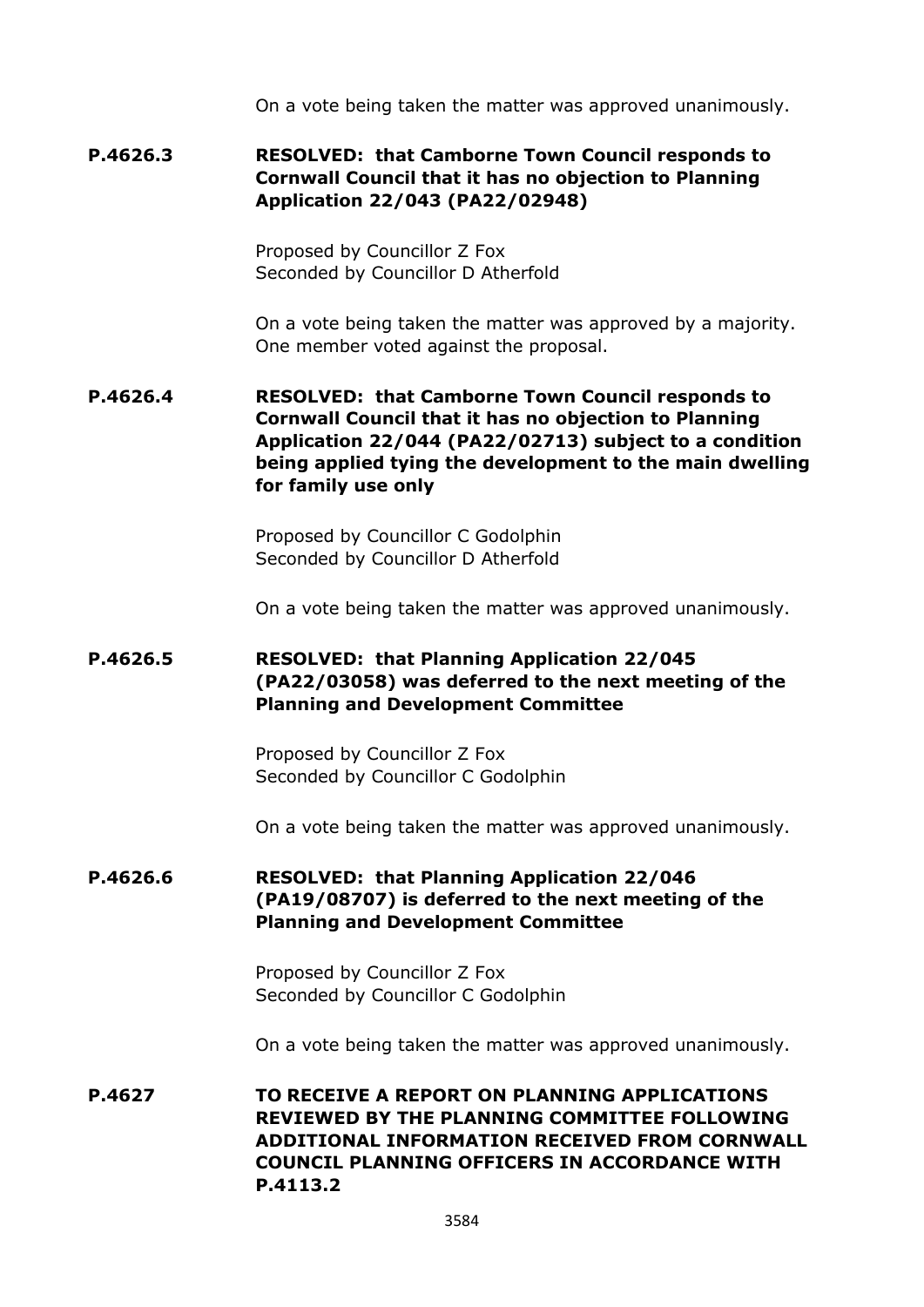### TC Number: **22/012**

| CC Number:   | PA21/00072                                |
|--------------|-------------------------------------------|
| Development: | Construction of First Floor Extension and |
|              | Associated Works.                         |
| Location:    | 14 Centenary Row, West Camborne, TR14 8HU |
| Applicant:   | Mrs R Holden                              |
|              | Commont Cubmiccion Dato: 12.01.22         |

Comment Submission Date: 12.01.22

Comm Decision: Camborne Town Council responds to Cornwall Council that it recommends refusal of Planning Application 22/012 (PA21/00072) on the basis that, to preserve the historical fabric, the frontage should not be obscured by any addition. An extension at the back of the property might be acceptable in the interests of modern living.

Decision Submitted: Agree to Disagree. (Chairman's casting vote used).

| TC Number:                        | 21/210                                       |
|-----------------------------------|----------------------------------------------|
| CC Number:                        | PA21/11688                                   |
| Development:                      | Outline planning permission with all matters |
|                                   | reserved for erection of a single detached   |
|                                   | dwelling house.                              |
| Location:                         | Simian Cottage, 36 Higher Pengegon,          |
|                                   | Camborne, TR14 7UG                           |
| Applicant:                        | Mr. M. Merry                                 |
| Comment Submission Date: 08.12.21 |                                              |
|                                   |                                              |

Comm Decision: Recommend refusal for reasons of access and egress onto a very narrow lane which is often blocked by parked cars. Whilst it is on the edge of development it is outside of desirable development envelope and the area is predominantly of rural character.

Decision Submitted: Agree to disagree.

**P.4627.2 Resolved: that a report on Planning Applications reviewed by the Planning Committee following additional information received from Cornwall Council Planning Officers in accordance with P.4113.2 was received and noted**

> Proposed by Councillor Z Fox Seconded by Councillor C Godolphin

On a vote being taken the matter was approved unanimously.

**P.4628 TO RECEIVE PLANNING APPLICATIONS FROM CORNWALL COUNCIL FOR WORKS WHICH CORNWALL COUNCIL WILL DECIDE UNDER DELEGATED AUTHORITY AND AGREE ANY COMMENTS IN ACCORDANCE WITH P.3365.2**

There were no such applications.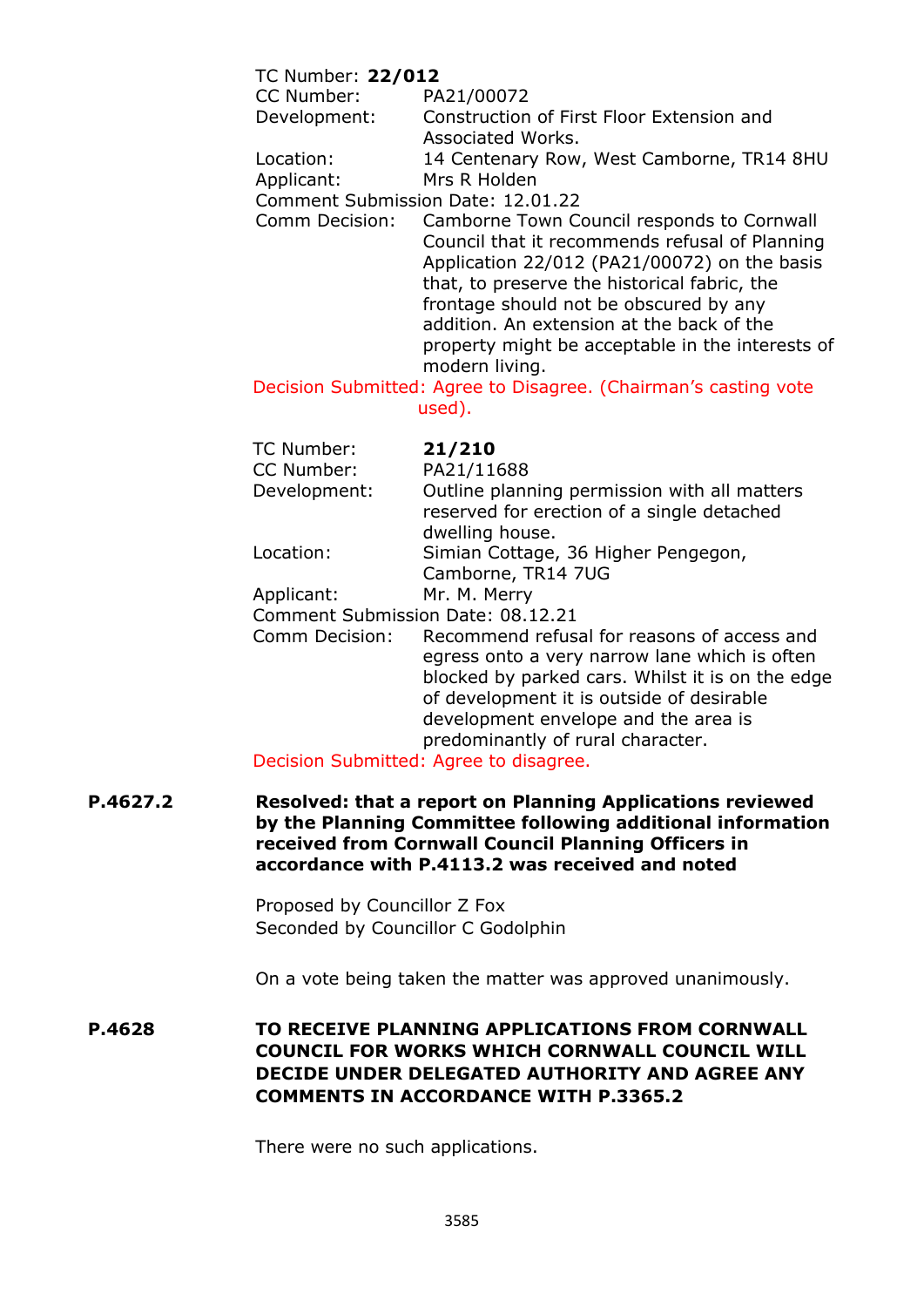**P.4629 TO RECEIVE NOTIFICATION OF PLANNING APPLICATIONS TO BE DECIDED BY CORNWALL COUNCIL PLANNING COMMITTEE AND AGREE ANY ACTION.**

There were no such applications.

**P.4630 TO RECEIVE AN APPEAL NOTIFICATION FOR STACK VIEW, LOWER CONDURROW, CONDURROW, CAMBORNE: THE CONSTRUCTION OF A DWELLING AND THE CHANGE OF USE OF THE LAND FOR THE STATIONING OF A CARAVAN FOR RESIDENTIAL PURPOSES, SITING OF TWO SHIPPING CONTAINERS FOR THE STORAGE OF BUILDING MATERIALS AND PLANT AND THE LAYING OF HARDCORE AS A PARKING AREA**

**P.4630.2 RESOLVED: that an appeal notification for Stack View, Lower Condurrow, Condurrow, Camborne: the construction of a dwelling and the change of use of the land for the stationing of a caravan for residential purposes, siting of two shipping containers for the storage of building materials and plant and the laying of hardcore as a parking area, was received**

> Proposed by Councillor Z Fox Seconded by Councillor J P Collins

On a vote being taken the matter was approved unanimously.

### **P.4631 TO RECEIVE THE MINUTES OF THE WEST SUB–AREA PLANNING COMMITTEE HELD ON 7TH MARCH 2022**

#### **P.4631.2 RESOLVED: that the Minutes of the West Sub–Area Planning Committee held on 7th March 2022 were received**

Proposed by Councillor C Godolphin Seconded by Councillor D Atherfold

On a vote being taken the matter was approved unanimously.

**P.4632 TO RECEIVE THE NET POSITION BY CODE FOR THE PLANNING AND DEVELOPMENT REVENUE BUDGET TO THE END OF JANUARY 2022, RESPONSIBLE FINANCE OFFICER'S RECOMMENDATIONS, AND UNDERSPEND RECOMMENDATIONS FOR THE YEAR END 2021-2022 AND AGREE ANY ACTION**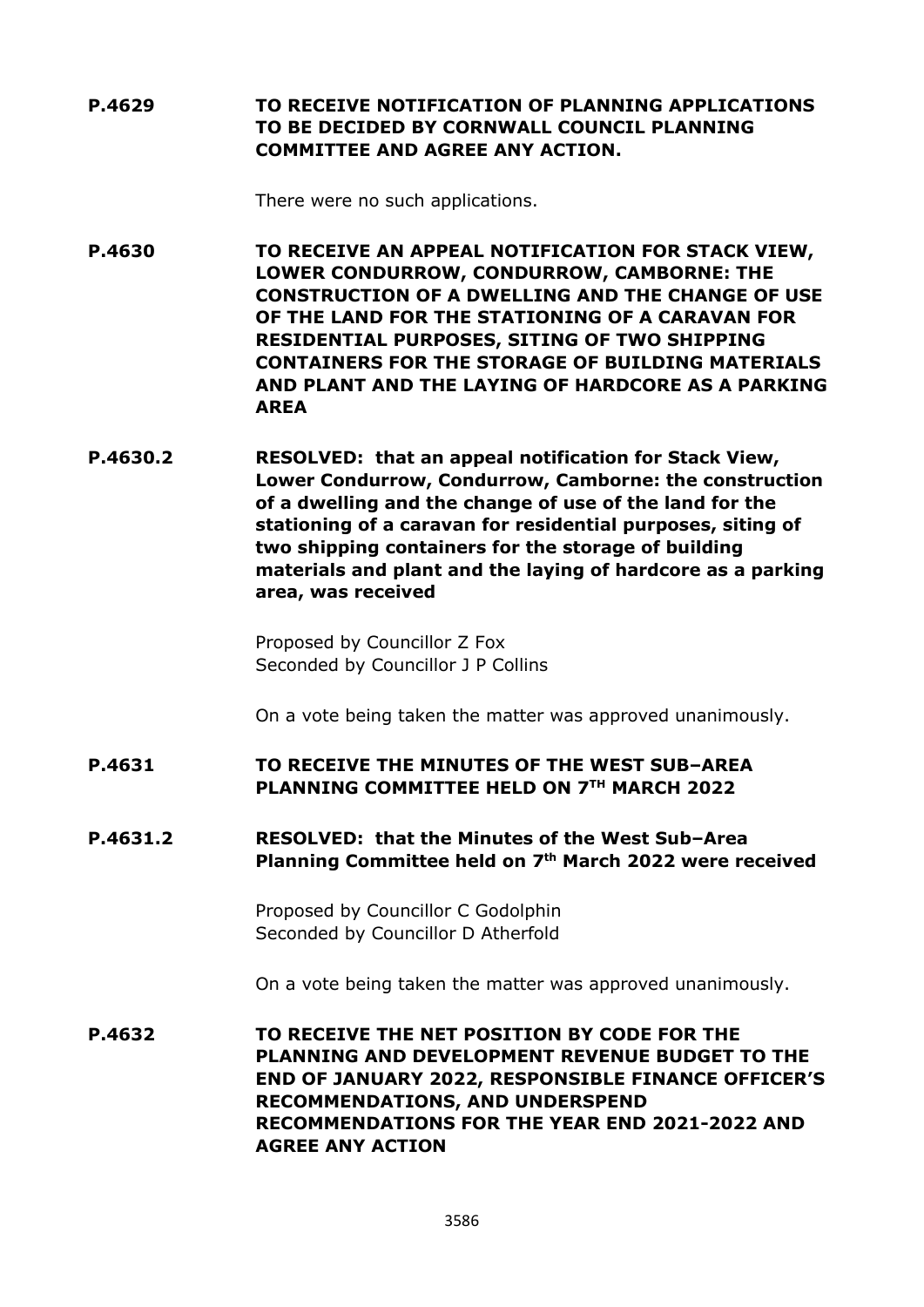**P.4632.2 RESOLVED: that the net position by code for the Planning and Development Revenue Budget to the end of January 2022 was received and the contents of the report were noted**

> Proposed by Councillor Z Fox Seconded by Councillor M Champion

On a vote being taken the matter was approved unanimously.

**P.4632.3 RESOLVED: that overspends over £1,000 be allocated to the Consultation, Planning & Development EMR, And underspends under £1,000 be allocated to the General Reserve, were approved**

> Proposed by Councillor Z Fox Seconded by Councillor M Champion

On a vote being taken the matter was approved unanimously.

There being no further business the Chairman closed the meeting at 19:19pm.

# **APPENDIX 1**

TC Number: **22/035**  CC Number: PA22/01309 Development: Supply and install a double-hipped conservatory fitted with a twopart patio and single door. Location: 12 Roskear Road, Camborne, Cornwall, TR14 8BT Grid Ref: 165221 / 40349 Comment Submission Date: 06.04.22 Comm Decision: No objection.

| TC Number:                   | 22/037                                                    |
|------------------------------|-----------------------------------------------------------|
| CC Number:                   | PA22/01869                                                |
| Development:                 | Proposed replacement rear conservatory and new open-sided |
|                              | carport to side.                                          |
| Location:                    | Hakinico, Kehelland, Camborne                             |
| Grid Ref:                    | 162267 / 41081                                            |
|                              | Comment Submission Date: 06.04.22                         |
| Comm Decision: No objection. |                                                           |
| <b>APPENDIX 2</b>            |                                                           |

| TC Number:   | 22/034                                                                                                                                                                                                                                                                                                                                                                                                               |
|--------------|----------------------------------------------------------------------------------------------------------------------------------------------------------------------------------------------------------------------------------------------------------------------------------------------------------------------------------------------------------------------------------------------------------------------|
| CC Number:   | PA22/01915                                                                                                                                                                                                                                                                                                                                                                                                           |
| Development: | Non Material Amendment (1) to Application No. PA20/00108 dated<br>2 <sup>nd</sup> July 2020 for Reserved Matters Approval comprising layout,<br>scale, appearance and landscaping for the construction of 94<br>dwellings and associated highway and drainage infrastructure,<br>landscaping and parking provision, namely, to change the timing<br>of the requirement to have the LEAP and open space available for |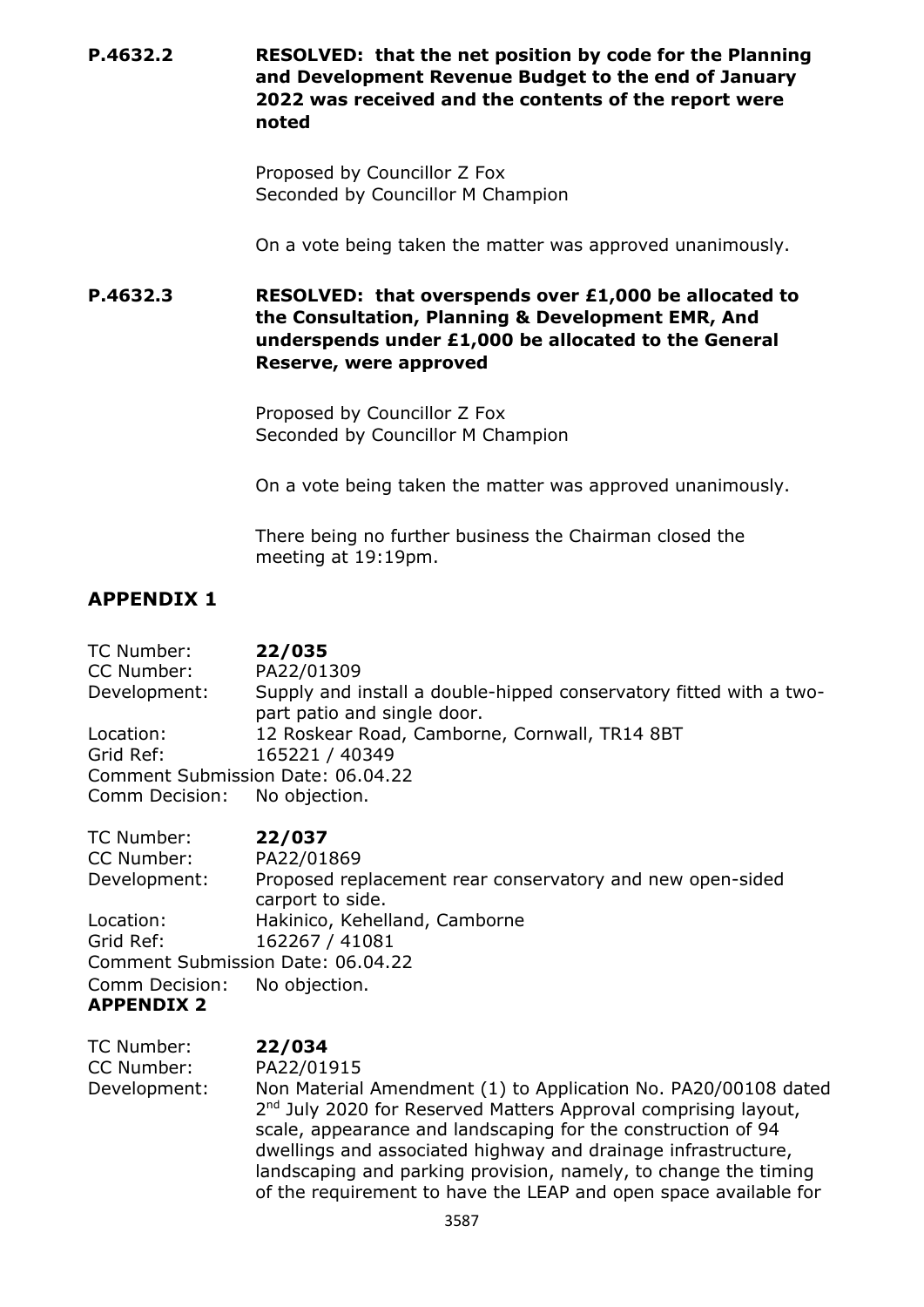| Location:                                                                            | use prior to first occupation of a dwelling on the development as<br>referred to in Condition 7 of reserved matters consent (please<br>refer to Application Form).<br>Land off Tregenna Lane, Camborne, Cornwall, TR14 7EA<br>Comment Submission Date: 06.04.22                                                                                                                                     |
|--------------------------------------------------------------------------------------|-----------------------------------------------------------------------------------------------------------------------------------------------------------------------------------------------------------------------------------------------------------------------------------------------------------------------------------------------------------------------------------------------------|
| Comm Decision:                                                                       | No objection; subject to all construction being completed before<br>the LEAP and open space are available.                                                                                                                                                                                                                                                                                          |
| TC Number:<br>CC Number:                                                             | 22/036 T<br>PA22/01710                                                                                                                                                                                                                                                                                                                                                                              |
| Development:                                                                         | Proposed dwelling and garage with annexe over, following outline<br>consent for up to two dwellings PA21/00426.                                                                                                                                                                                                                                                                                     |
| Location:<br>Grid Ref:                                                               | Poltair Annexe, Fore Street, Barripper, Camborne<br>163605 / 38477                                                                                                                                                                                                                                                                                                                                  |
| Comm Decision:                                                                       | Comment Submission Date: 06.04.22<br>No objection; subject to the removal of the 'cabin' from the site<br>and the annex being tied to the property for family use only. Also,<br>subject to no further development of the site.                                                                                                                                                                     |
| TC Number:<br>CC Number:<br>Development:<br>Location:<br>Grid Ref:<br>Comm Decision: | 22/038<br>PA22/02057<br>Retrospective: The construction of a fence around the boundary.<br>2 Chapel Close, Kehelland TR14 0DB<br>162523 / 40800<br>Comment Submission Date: 06.04.22<br>That the development is out of keeping and inappropriate. If it<br>cannot be ameliorated, it must be refused and enforced upon.                                                                             |
| TC Number:<br>CC Number:<br>Development:<br>Location:<br>Grid Ref:<br>Comm Decision: | 22/039<br>PA22/02286<br>Construction of a two-storey dwelling with parking.<br>Land Adj to 9 Higher Pengegon, Pengegon, Camborne<br>165969 / 39768<br>Comment Submission Date: 06.04.22<br>No objection.                                                                                                                                                                                            |
| TC Number:<br>CC Number:<br>Development:<br>Location:<br>Grid Ref:                   | 22/040<br>PA22/02355<br>Renovations of second floor existing mansard roof to include<br>removal of existing roof coverings and their replacement with<br>standing metal seam roof covering with new gutters and external<br>rainwater downpipes including replacement windows.<br>Camborne Police Station, South Terrace, Camborne, Cornwall<br>164615 / 39618<br>Comment Submission Date: 06.04.22 |
| Comm Decision:<br>TC Number:<br>CC Number:                                           | No objection.<br>22/041<br>PA22/01988                                                                                                                                                                                                                                                                                                                                                               |
| Development:<br>Location:<br>Grid Ref:                                               | Alterations and extension to form an annexe<br>Mistral, Cadogan Drive, Camborne<br>165141 / 39147<br>Comment Submission Date: 06.04.22                                                                                                                                                                                                                                                              |

Comm Decision: No objection.